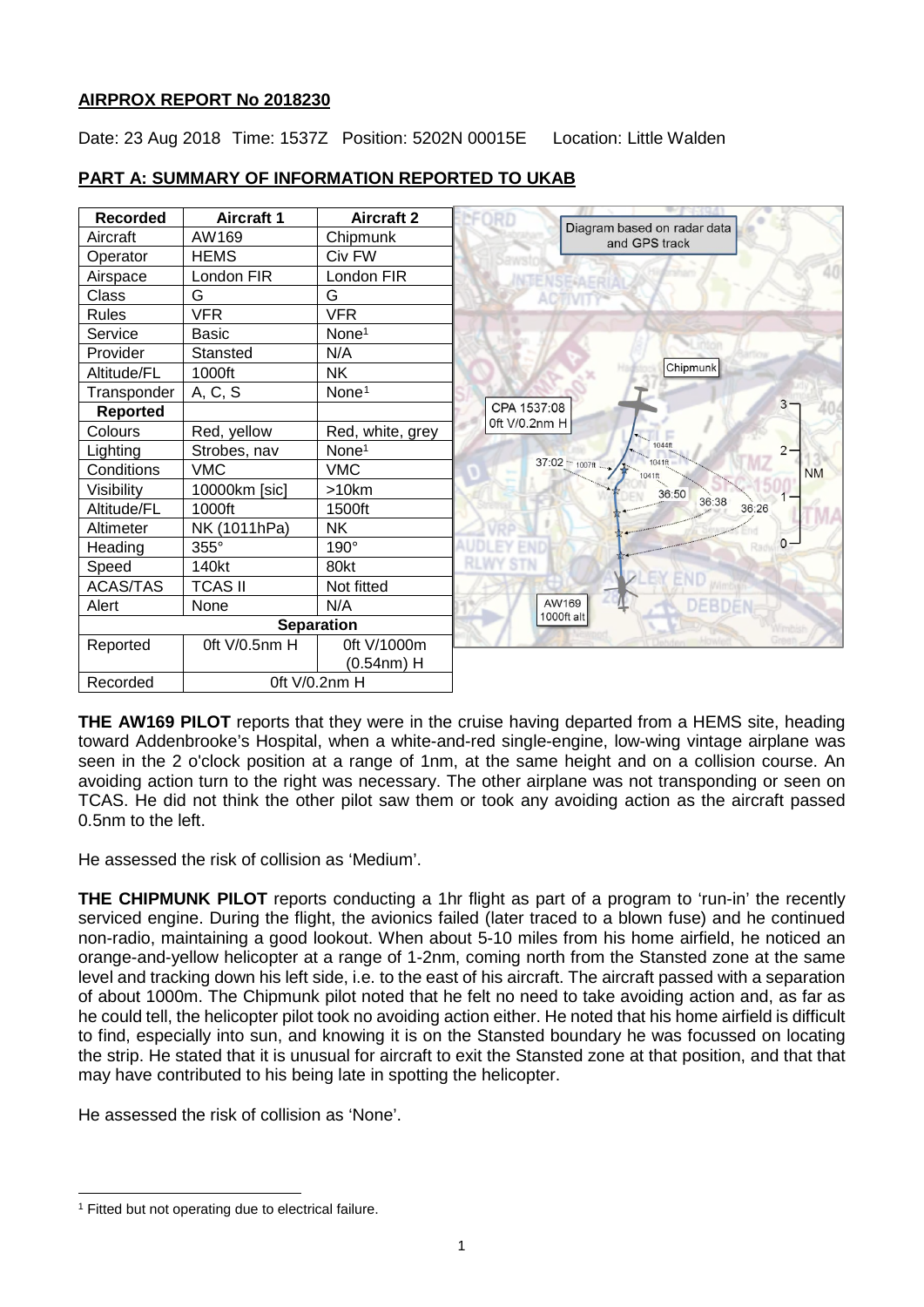**STANSTED ATSU** reports that there were no logged events for Stansted Tower at the date and time of the Airprox. Having reviewed the recording it appeared that the AW169 routed northbound VFR not above altitude 2000ft. It was transferred to Radar when clear of Stansted traffic at about 2.5nm north. There was a primary-only contact, opposite direction, no Mode A or C information but there was a definite 'jink' in the AW169 track when the two got close. The primary contact then appeared to route inbound to the [destination airfield] overhead.

### **Factual Background**

The weather at Stansted was recorded as follows:

METAR EGSS 231550Z AUTO 27007KT 9999 BKN040 20/11 Q1011= METAR EGSS 231520Z AUTO 27008KT 230V310 9999 BKN038 19/12 Q1011=

#### **Analysis and Investigation**

#### **UKAB Secretariat**

The AW169 and Chipmunk pilots shared an equal responsibility for collision avoidance and not to operate in such proximity to other aircraft as to create a collision hazard<sup>[2](#page-1-0)</sup>. If the incident geometry is considered as head-on or nearly so, then both pilots were required to turn to the right<sup>[3](#page-1-1)</sup>. If the incident geometry is considered as converging, then the AW169 pilot was required to give way to the Chipmunk<sup>[4](#page-1-2)</sup>.

#### **Summary**

An Airprox was reported when an AW169 and a Chipmunk flew into proximity at 1537hrs on Thursday 23<sup>rd</sup> August 2018. Both pilots were operating under VFR in VMC, the AW169 pilot in receipt of a Basic Service from Stansted and the Chipmunk pilot not in receipt of an ATS, operating non-radio due to an electrical failure.

#### **PART B: SUMMARY OF THE BOARD'S DISCUSSIONS**

Information available consisted of reports from both pilots, radar photographs/video recordings and a report from the ATSU involved.

Members first discussed the pilot's actions and noted that although the barriers of Traffic Information and Electronic Conspicuity were absent, the weather conditions were good and the barrier of see-andavoid had worked in both aircraft, with the relevant provisions of SERA being acted on. The AW169 pilot turned right, as he was required to do, and the Chipmunk pilot assessed that his track would result in sufficient separation from the AW169. Members noted that the AW169 pilot had perceived that the Chipmunk pilot had not seen him or taken avoiding action but that this was not the case, the Chipmunk pilot had simply not felt that action had been required. Some members thought that this incident should be described as a sighting report but, because the AW169 pilot had assessed that there was a need for him to turn, the majority agreed that it was best characterised as the AW169 pilot being concerned by the proximity of the Chipmunk. Notwithstanding, with regard to the risk, all members agreed that normal procedures, safety standards and parameters had pertained.

# **PART C: ASSESSMENT OF CAUSE AND RISK**

 $\overline{\phantom{a}}$ 

Cause: The AW169 pilot was concerned by the proximity of the Chipmunk.

Degree of Risk: E.

<span id="page-1-0"></span><sup>2</sup> SERA.3205 Proximity.

<span id="page-1-1"></span><sup>3</sup> SERA.3210 Right-of-way (c)(1) Approaching head-on.

<span id="page-1-2"></span><sup>4</sup> SERA.3210 Right-of-way (c)(2) Converging.